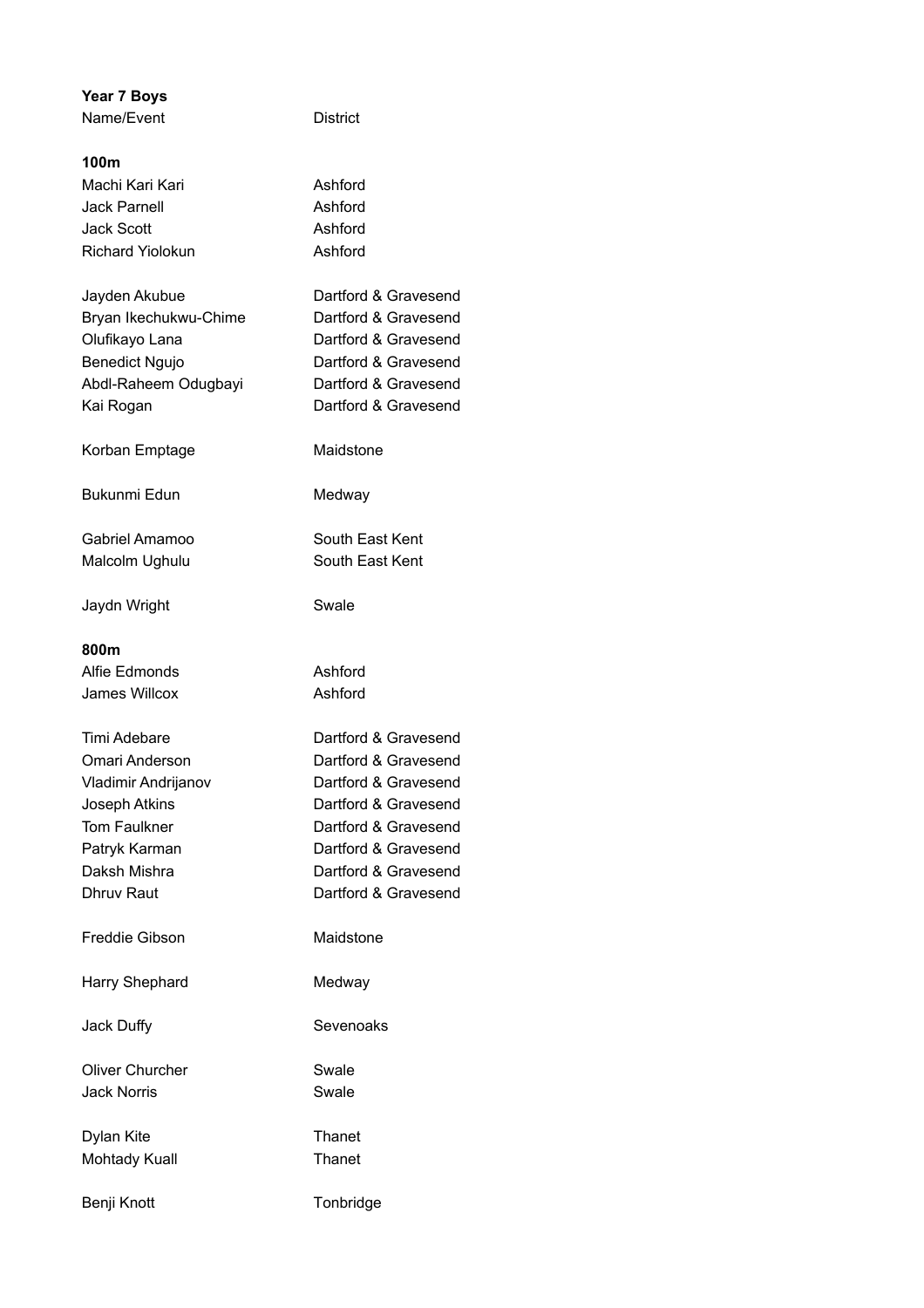| Harry Lawrence          | Tonbridge              |
|-------------------------|------------------------|
| <b>Arthur Munt</b>      | Tonbridge              |
| Zak Rohan               | Tonbridge              |
| Charlie Warren          | Tonbridge              |
| Arno Dale               | <b>Tunbridge Wells</b> |
| Harry Wrigley           | <b>Tunbridge Wells</b> |
| James Shaw              | <b>West Kent</b>       |
| Machi Kari Kari         | Ashford                |
| <b>Richard Yiolokun</b> | Ashford                |
| Long Jump               |                        |
| Jayden Akubue           | Dartford & Gravesend   |
| Bryan Ikechukwu-Chime   | Dartford & Gravesend   |
| <b>Benedict Ngujo</b>   | Dartford & Gravesend   |
| Abdl-Raheem Odugbayi    | Dartford & Gravesend   |
| Kai Rogan               | Dartford & Gravesend   |
| Korban Emptage          | Maidstone              |
| Bukunmi Edun            | Medway                 |
| <b>Beau Guthrie</b>     | Medway                 |
| James Dimond            | Sevenoaks              |
| Alfie Walach            | Swale                  |
| Harry Valentine         | Thanet                 |
| Harry Wrigley           | <b>Tunbridge Wells</b> |
| Shot                    |                        |
| Timi Adebare            | Dartford & Gravesend   |
| Jonathan Adegbola       | Dartford & Gravesend   |
| Kaife Adentunji         | Dartford & Gravesend   |
| <b>Matthew Akintolu</b> | Dartford & Gravesend   |
| Keirath Dhillon         | Dartford & Gravesend   |
| Olufikayo Lana          | Dartford & Gravesend   |
| <b>Tom Riley</b>        | Swale                  |
| <b>Owen Davies</b>      | Tonbridge              |
|                         |                        |